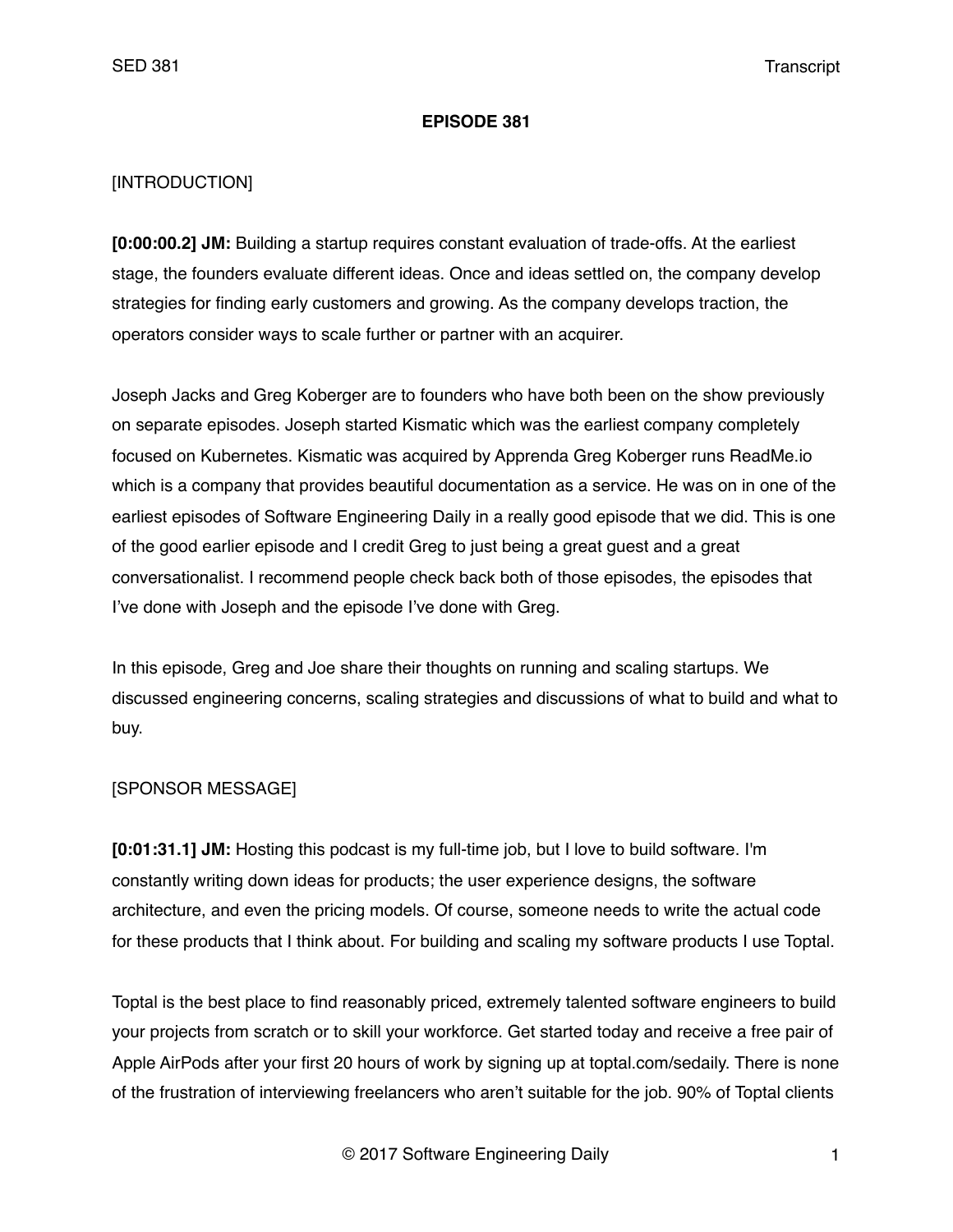hire the first expert that they're introduced to. The average time to getting matched with the top developer is less than 24 hours, so you can get your project started quickly. Go to toptal.com/ sedaily to start working with an engineer who can build your project or who can add to the workforce of the company that you work at.

I've used Toptal to build three separate engineering projects and I genuinely love the product. Also, as a special offer to Software Engineering Daily listeners, Toptal will be sending out a pair of Apple AirPods to everyone who signs up through our link and engages in a minimum of 20 work hours. To check it out and start putting your ideas into action, go to toptal.com/sedaily.

If you're an engineer looking for freelance work, I also recommend Toptal. All of the developers I've worked with have been very happy with the platform. Thanks to Toptal for being a sponsor of Software Engineering Daily.

### [INTERVIEW]

**[0:03:33.4] JM:** Greg Koberger is the CEO of ReadMe.io and Joseph Jacks was a founder of Kismatic. He's and expert in the Kubernetes and cloud native space, and today we're going to talk about a variety of topics. It's a topic Roundtable episode which we do occasionally on Software Engineering Daily. Guys, welcome to the show.

**[0:03:55.5] GK:** Thank you for having us.

**[0:03:56.9] JJ:** Thanks, Jeff.

**[0:03:57.3] JM:** Greg, you started ReadMe three years ago. How has your perspective on running a company changed over that period of time? Maybe you could talk a little bit about what ReadMe is for people who haven't heard that episode.

**[0:04:10.8] GK:** Sure, ReadMe is we do documentation for APIs, code libraries, other technical stuff. We kind of call them developer hubs. If you're familiar with developer.anything.com, I'm sure if you're a developer you've seen some sort of like developer hub. We do that. We do documentation. We do reference guides. We actually play around with the API in line. We have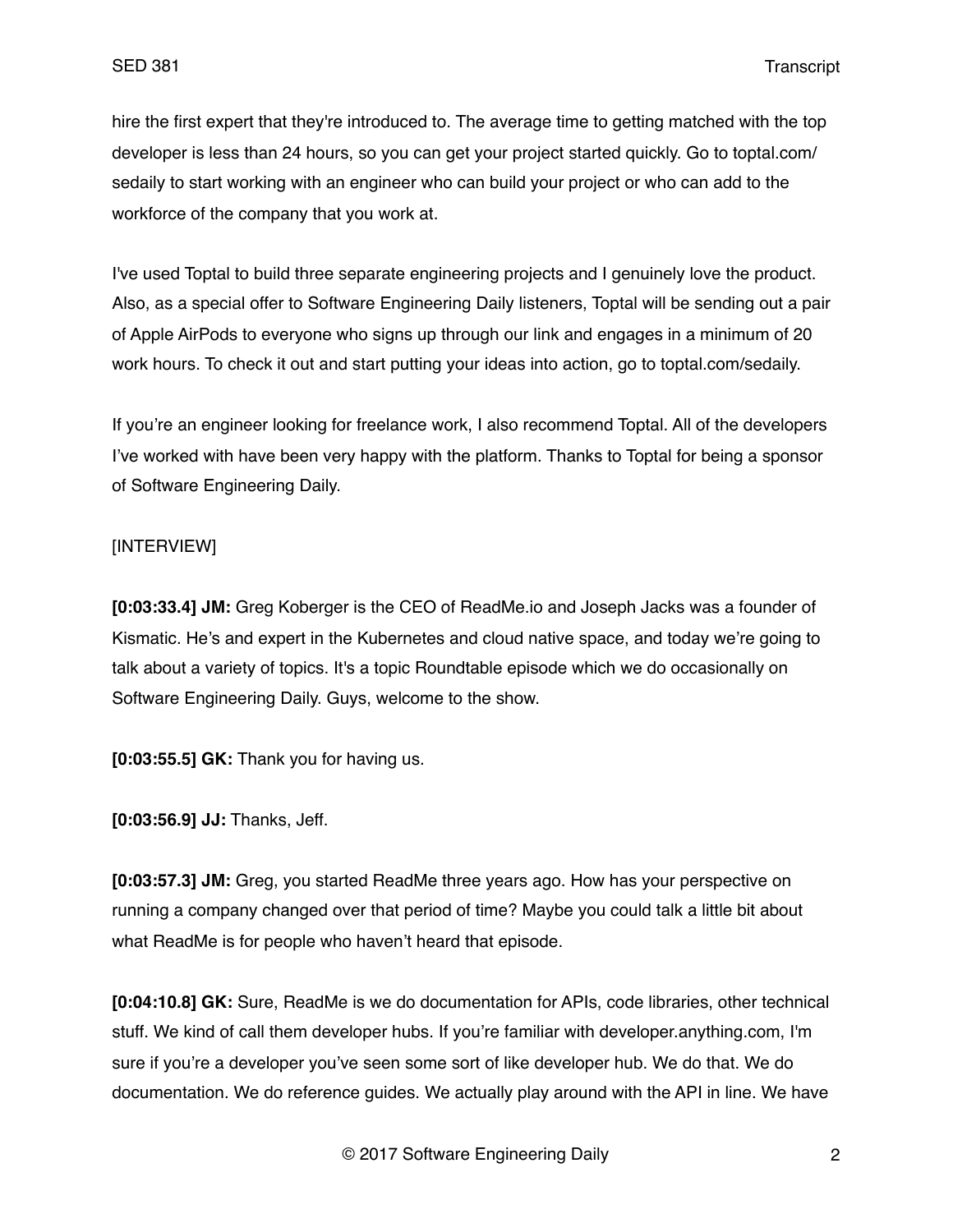suggested edits so people can help you out with your docs. We have support forms. Pretty much everything. That's what ReadMe does.

As far as how running a company, I've changed. It's all kind of sad stuff in the sense that I think that I got into it very idealistic and I still am of course, but I've kind of – I wouldn't say – There's a lot of things over the past three years that I've had kind of lose my stance on or changed my opinion on. It's always hard to decide what's something you can change our opinion on and what's not.

What I mean by that is I like product stuff. Product is kind of my passion as supposed to, for examples, sales. I think everyone when they start a company they think it's going to be amazing enough that they will not have to do anything, it's kind of like a build it and they will come type thing. At least when you really care about the product. You think you don't need marketing, because word of mouth is going to be amazing. You don't need sales because people are going to see the value instantly. You don't need to do anything. You don't need to build features. All your features can be on the cheapest plan because everyone's going to be using it and seven billion people times a small amount of money, you're going to be a trillionaire pretty quickly.

I don't want to imply that I've given up on my morals and stuff like that, because I haven't. It's just little things like try and having to build features that are only in the thousand dollar a month plan, not because you – Me, three years ago, that cripples the product, it hurts the users. I still don't not think that, but I've had to think a lot more about making money because when I started the company I thought that making money felt greedy. Now I feel it's more of a way to keep the company going, keep people – It allows me to hire more people which allows us to do cooler stuff, things like that.

I think there's a lot of differences that have changed. I think that's kind of the biggest thing is I shift from really caring for the product, which I still do, to caring about the product but having to care about making money as a way to keep the product going and make it bigger and better.

**[0:06:32.8] JM:** I think a lot of people have that transformation. I know even with Software Engineering Daily, initially I was like, "Oh! This will be so easy. People will be calling in for the podcast ads as soon as I start selling them," but you learn you've got to do some outbound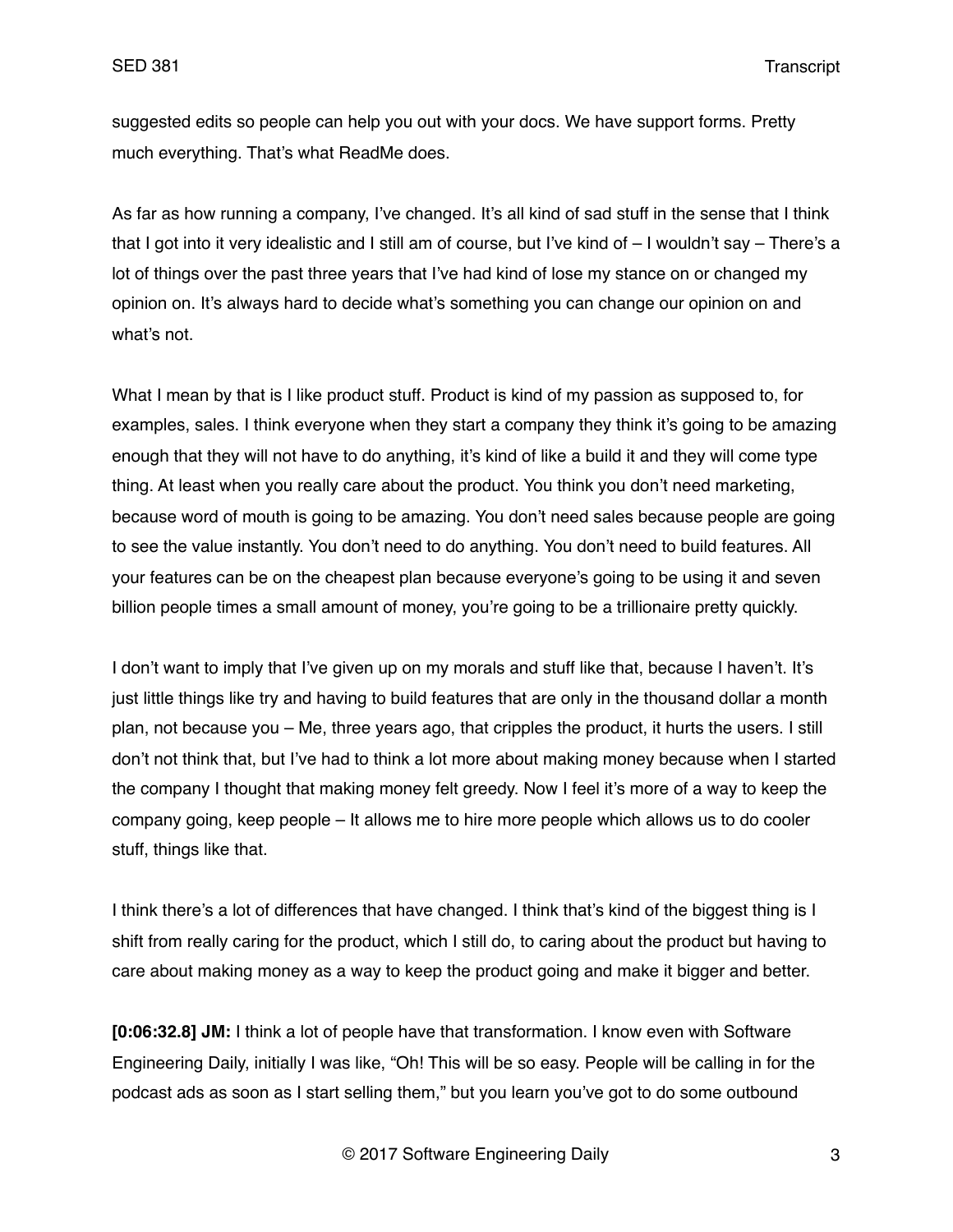sales. You learn, "Oh! This is why there are so many books written about sales. This is why sales is a thing." It's not like, "Oh, we're not in real estate and we're not in finance. We don't have to do sales." You have to learn sales in most parts of software, like 98% of software business is you have to figure out how to do sales.

**[0:07:15.2] GK:** Yup, even the best companies still need – Whether you call it sales or you call it customer success or customer support, or you don't have sales, but just think about making money. I'm yet to meet a company that hasn't had to kind of really throw their way behind actually thinking about making money, caring about making money because it's a company at the end of the day.

**[0:07:34.4] JM:** Joe, when you started Kismatic, that was the first company around Kubernetes. You eventually sold it. Did you learn anything about sales during that process when you build Kismatic?

**[0:07:46.8] JJ:** Yeah. Full transparency, that's kind of my core career background is sales and sales engineering. I'm like a self-taught programmer and computer science sort of person. I didn't go through the traditional routes that I guess technical people go through. I don't know if I had any – Through the Kismatic experience, I don't know if I had any real sort of transformative insights or new learnings around just sales in general, but I would say that my – Just like the broader question of the sort of startup dynamics and things to focus on. Particularly, the kind of technology that I'm interested in which is open source software.

There's so many differences of opinion about the sales energy required to go and generate a necessary output to sustain a business, i.e., revenue, or some sustainable source of momentum to keep a company at a growth rate where you can continue to raise investment or you can continue to fund salaries or pay contractors or what have you. In that regard, I think the opinions I've had and the observations I've made have changed quite a bit over the last three or four years.

I guess, in particular, lots of open source startups tend to focus a lot on just initially just building the project, investing a lot of energy around that and then focusing on sort of users and engaging with people who are actually deploying the software and running in different

© 2017 Software Engineering Daily 4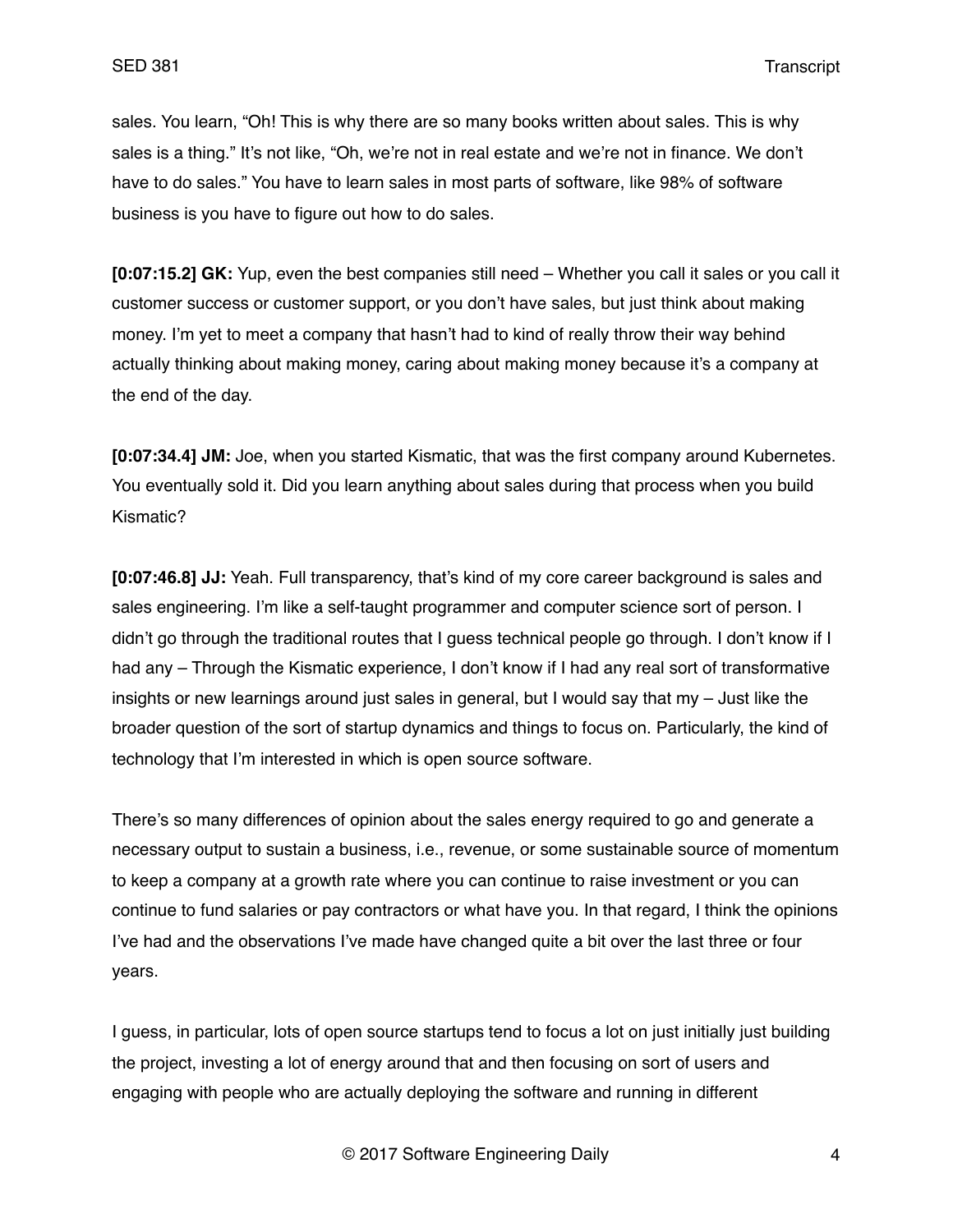environments as a sort of afterthought or sort of second order thing maybe after the project has reached a certain stage. I think that's often times a mistake. Even more so in the really early days of doing a company around an open source project or projects which I think increasingly is sort of the primary way to build software companies of any kind. That's also a broader observation that I think has caused me to change my beliefs in some ways.

Sales I think manifests in much different ways and it means more than just convincing investors to give you money or selling a potential customer on a product that they'll in return pay for in one lump sum or a recurring fee or some kind. It think sales is super multidimensional. When you're a founder of a company, that's essentially all you're doing all the time. It's just selling. Regardless if you're a CTO or a CEO. I really deeply belief that. A CEO is obviously just constantly selling from a recruiting and vision and strategy perspective.

A CTO I think is constantly selling on the architectural dimensions, like the convictions around what the product roadmap should be, getting the engineering team excited about the specific feature on the roadmap that's getting implemented in the next week or so or two weeks or month. It's constantly selling around the sort of broader macro technology trends that he or she is seeing as CTO of that company and constantly needing to keep both the internal technical people in the company excited about that as well as the industry and the analysts and everybody else.

I think sales is pretty crucial regardless of any kind of company maybe almost in all cases, and I think there's some exceptions, like there're companies like [inaudible 0**:**11**:**25.9] that just figured out how to build premium or enterprise versions of products that don't require a ton of sales energy or sales investment upfront. I think that's ultimately the exception, and then later on they end up having to hire lots of sales people as they reach a certain amount of scale and stuff. Yeah, that's some general thoughts on the sales part of it. It's a pretty interesting topic.

**[0:11:53.1] JM:** Yeah. You mentioned kind of the default to open source in this cloud native space and maybe you figure out the business model later, or if you're wise, you figure out the business model upfront. In the cloud native space, it's like all these companies built around Kubernetes and there are companies that are selling something around container networking or service proxying or all of these little niche things in the Kubernetes space. Are these viable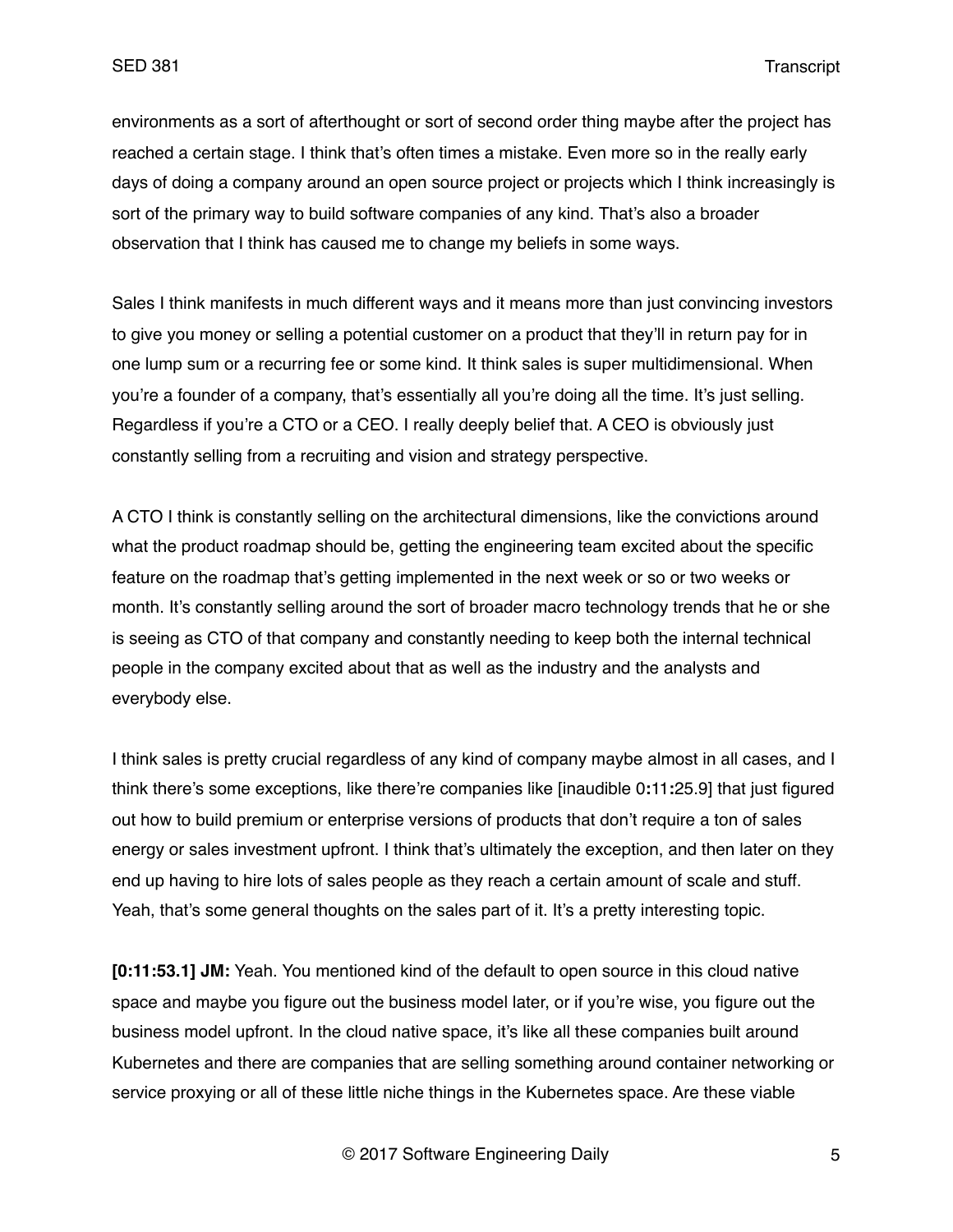business? These companies that build around an open source and then they sell? I guess, typically, they're selling either like an enterprise edition or a nice UI, because you have to build some sort of open source project in order to gain traction in your vertical within the cloud native space, and then you have to have some sort of up-sell, whether it's consulting or – I mean the Cloudera model is typically like consulting plus enterprise edition. What are the viable business models in that cloud native, highly vertical open source technology space?

**[0:13:11.2] JJ:** That's a really big question. I have a lot of personal opinions on this. I think that might be why you're asking the question. There's far less pervasive knowledge, like distributed on the internet or at least from people's varying experiences around which business models or monetization models in particular might work as it relates to open source projects in company building.

I think there's a few that work well and some that work better than others in different cases. Just the umbrella of commercial open source sometimes means companies that just sell support and services and training around an open source project. I think there's a ceiling to the kind of businesses you can build with that. I would put a company like Mirantis in that case where open stack started to get lots of traction as an open source project and Mirantis had a fairly large data center consulting, integration and sort of services management business. They basically decided to double down an open stack and it put a hundred or so people on open stack development and implementation and integration projects with enterprises and they gradually grew that business. I think they've been able to grow a fairly large company with some transitions and courts corrections along the way.

I think there's other proof points of just companies selling support services or subscriptions based on 100% open source offerings. I think Hortonworks is another example of a company that's basically done that where they've taken a collection of the Hadoop ecosystem projects and also built some of their own. I think Hortonworks was the company that came out with Yarn along with a couple of other companies which is a sort of distributed scheduling execution runtime for MapReduce andSpark and all these other data processing tasks in Hadoop environments.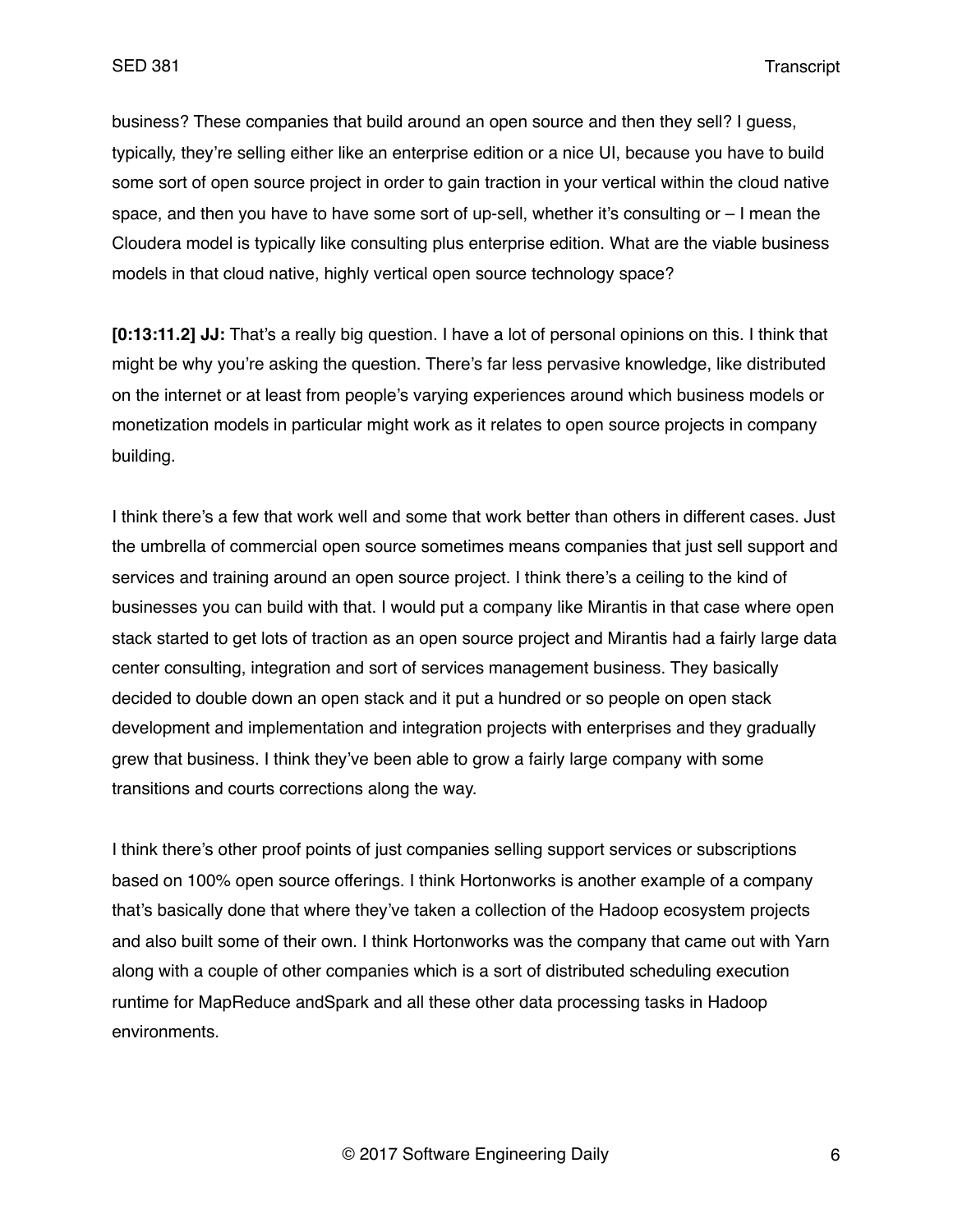They've built kind of a distribution and packaged that but they don't have any proprietary software. They're like 100% open source, yet they were still able to go public and grow their business pretty meaningfully. I think that's one model.

Another model is there's this sort of – You hinted at it, this combination of proprietary and open source code in the product development sort of strategy and those kinds of companies are commonly known as open core. Open core means there's the vast majority of the code or the software that company is shipping is open source, but there's a small veneer or wrapper or proprietary codes sort of layered on top of that open core sort of nucleus or foundation of software the company is sort of built on. That's actually what they go and sell for commercial licenses.

That model I think is a little bit more widely implemented by commercial open source companies because I think there's just a greater propensity to capture value in that model mostly because you have these sort of enterprise edition, sort of community edition dynamics and this is something that Docker did recently where there's community edition, open source, top to bottom Apache licensed, GPL licensed. Then the enterprise edition is basically some combination of proprietary and open source and those companies will sell a license around that. I think that's the second fairly common model.

There's a third model which I think is pretty interesting and not as widely discussed, and that's basically open source distributed through a SAS distribution model where – I'll take an example of a company like Fastly. They're fundamentally on some open source libraries and projects that you could basically take coupled together and build your own sort of local version of what Fastly is offering on your own infrastructure, but they basically handle all that for you and they offer it up through an API and they give you the DSL and sort of interface and API consistency that you would see from the open source varnish and HTO and these other systems that they're built on top of, but they basically service their customers 100% through an API and a SAS platform, which is kind of interesting.

I would also consider those companies to open source, but it's like a totally different model. It's basically 100% proprietary essentially and you're paying for like access to an API and API keys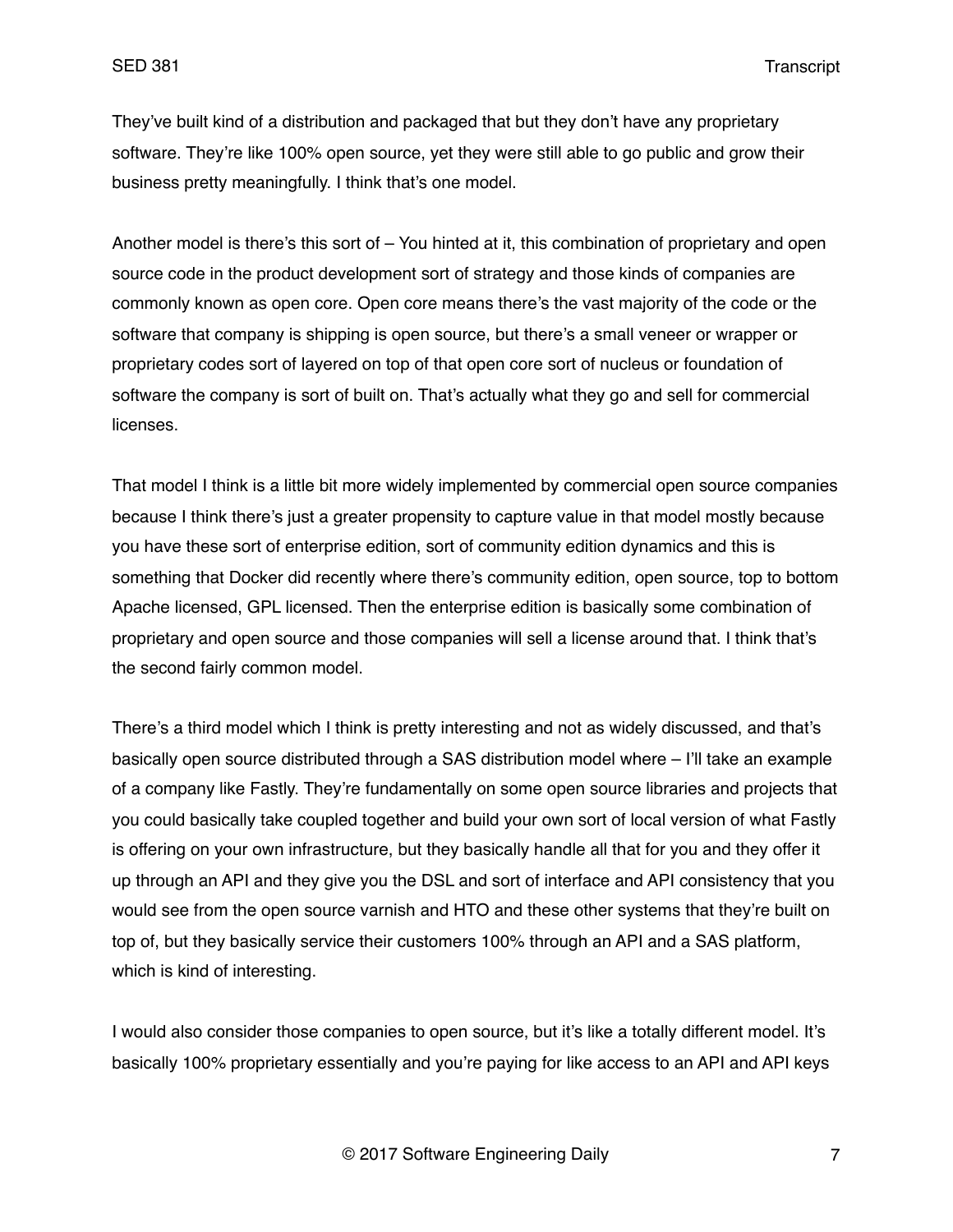and that's a third model. There's a fourth one that I haven't really fully internalized yet. I think it's kind of interesting, but it's way out there. It's like blockchain stuff.

# [SPONSOR MESSAGE]

**[0:17:59.9] JM:** Simplify continuous delivery GoCD, the on-premise open-source continuous delivery tool by ThoughtWorks. With GoCD, you can easily model complex deployment workflows using pipelines and you can visualize them end-to-end with its value stream map. You get complete visibility into and control of your company's deployments.

At gocd.io/sedaily, you can find out how to bring continuous delivery to your teams. Say goodbye to deployment panic and hello to consistent, predictable deliveries. Visit gocd.io/ sedaily to learn more about GoCD. Commercial support and enterprise add-ons, including disaster recovery, are available.

Thank you to GoCD and thank you to ThoughtWorks. I'm a huge fan of ThoughtWorks and their products including GoCD, and we're fans of continuous delivery. Check out gocd.io/sedaily.

# [INTERVIEW CONTINUED]

**[0:19:00.9] JM:** Greg, does this stuff impact you, because I think ReadMe is a really interesting business because it almost seems like you're mostly focused on user experience and frontend stuff, because you're building developer documentation which is not necessarily high bandwidth for any individual instance, but the user experience, the design is really emphasized. Also, it's a developer product, so you probably see how – At least whether or not you see the first order effects of Kubernetes, like companies migrating their infrastructure to Kubernetes.

You certainly see the second order effects. It's becoming much cheaper for companies to run, to scale infrastructure. It's becoming much more – It's a much more orderly process for companies who want to scale on this containerized architecture. One of the second order effects is you see companies building more APIs and opening up their API because it's easier to build services and externalize those services. These changes that JJ just described, most of these are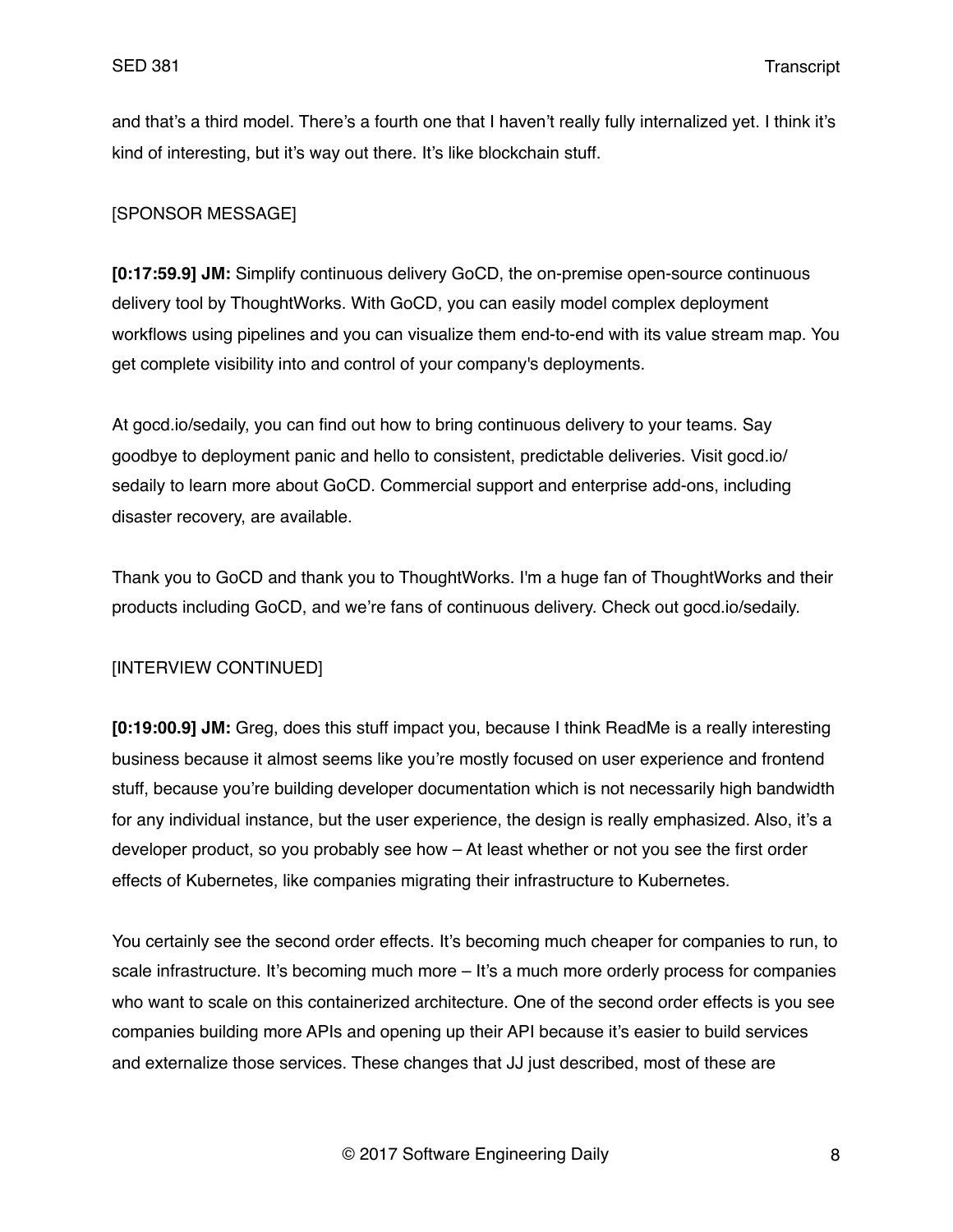essentially backend changes. How do you view these changes from an engineering standpoint at ReadMe?

**[0:20:26.2] GK:** Yeah. In APIs, Kubernetes definitely, but also Lambda is something that shown up in the past year or two and gotten really popular. That is more specific to API. For people who don't know, Lambda is kind of new. It's been around for a while but this new concept from Amazon, some other companies. Google has what are called endpoints. That's basically just a way to kind of a run a function in the cloud and stateless function that runs and returns something and it's basically kind of like an API. It's perfect for APIs amongst other things.

Some other things are internal micro-services started to get big. There's a lot of technology trends that, yeah, like you said, don't affect us directly because we don't really care if you're at Kubernetes or if you're not in Kubernetes. It's an API, so it doesn't really matter.

As far as how it affects us and how it matters to us, I've always thought the most interesting to me, the most interesting part of kind of the heavy tech is taking it and making it palpable – Whether it'd be the average developer or even developers who aren't through CS majors, who have been doing this for 20 years. I think there's going to be a huge shift in what we see as someone who programs. There's always going to be computer science people. I have a CS degree. I do enjoy the heavier tech stuff, but I think that we, people like that are going to be quickly dwarfed. Even the people who listen to this podcast are going to be quickly dwarfed by the people who kind of are medaling around with JavaScript on a weekend or something like that.

I think there's a huge desire for people to make stuff, not developers, just people in general and code is becoming easier and easier and people are becoming more technically literate because they grew up using Facebook. They grew up with a MySpace page where they can mess around CSS, stuff like that. I think it's going to be a lot harder to find people who don't haven't written a few lines of JavaScript or written – Okay, we'll use JavaScript, I quess. It's going to be the main language for a while for better or for worse. That's kind of where we see our position kind of in between that. Kind of bridging the gap between these people, these many, many, many people who just want to write a little bit of code to make a personal website or simplify their workflow at work every day. Maybe they're VC and they wanted to build something that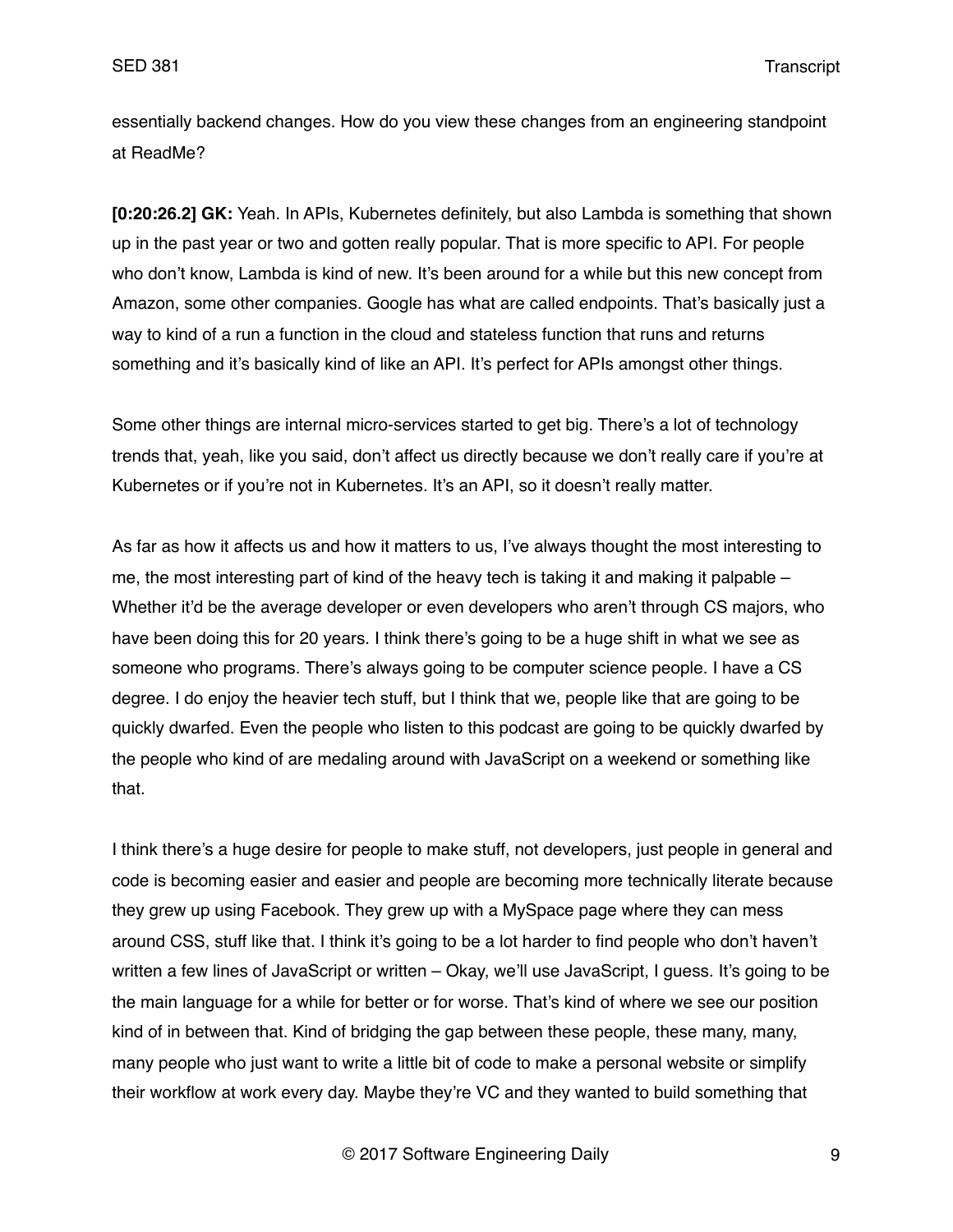kind of helps them qualify leads a little bit better, something like that, by pulling in two or three APIs.

That's kind of where we see our sweet spot. It doesn't really answer your question, but I think that the technology has grown so much both on the backend, on the consumer side, just pretty much everywhere, that that's where we see our sweet spot is being right between kind of the really hard stuff and let some people work on the really hard stuff and let some people just consume it in an easy way. We see it as our job to kind of make it easy for those non-technical people to build stuff.

**[0:23:20.0] JM:** When you say people like us will get dwarfed, is that because we're too in the weeds, like we can't see the forest for the trees. We can't see how high level the APIs have gotten because we're just so steeped in the technology?

**[0:23:37.2] GK:** That's not what I meant at all. I do think that's true. We can talk about that separately. No, I don't mean dwarfed in anything other than. It's not like computer science people are going to be worse or make less money or be less valuable. I just kind of see a more of like –

**[0:23:51.3] JM:** Dwarfed in volume.

**[0:23:52.9] GK:** Precisely. Yeah. It's not because there's going to be fewer people going through CS. It's going to be way more. I just mean that percentage is going to be dwarfed, because it's like math, for example. Percentage-wise, everyone uses math. Not many people do math for a living or have mastered in it. Just because math has become so ubiquitous to everyone's job that you need it for no matter what you're doing. That's kind of what I meant.

**[0:24:21.3] JM:** Do you see the ReadMe business changing as those integrations get easier and the APIs become more robust and there's more APIs, because I can imagine – There's been some different attempts at maybe an API market place, things like that. Do you see that as a potential point of expansion?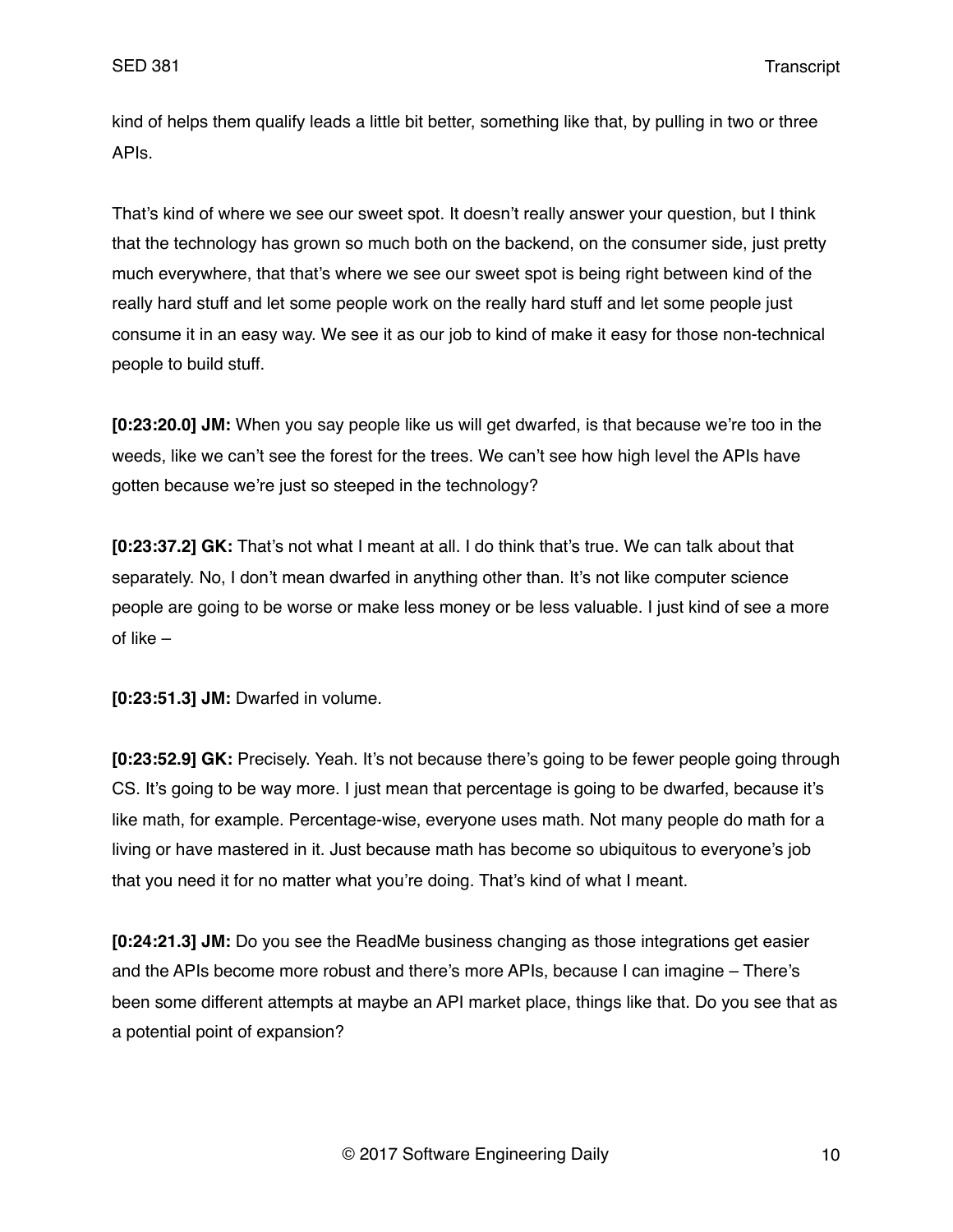**[0:24:47.1] GK:** Yeah. I think that the API space is littered with a bunch of things like marketplaces and stuff like that that just didn't catch on for whatever reason.

**[0:24:57.4] JM:** Why hasn't that happened? Why hasn't there been the marketplace for APIs that magically stitched together easily with drag and drop tools?

**[0:25:08.1] GK:** It sounds great, doesn't it? I think the reason why it hasn't caught on is because there's really – Most APIs tend to be for a company, meaning that Lyft or Uber will have an API and it's not an API you can to use out by itself. It's an API that is very tied to their brand. If you look at any listing of the most popular APIs, you've heard of the company and they're not an API company with the exception of Stripe and stuff like that.

I think that the hard part is that whether these companies don't want their APIs on a marketplace because it loots their value. They'd rather be very core to their business. They'd rather have it look like their site, be like their site, control the entire user experience. Most of these marketplaces are just apps and APIs that don't have a brand behind them and they're just oneoff APIs. It comes off as as a bunch of like useless APIs, I think.

There are some good ones, like currency converters and IP lookups and stuff like that, but I think for the most part there hasn't really been a great market – There hasn't been a great – I think you have a hard time coming up with 10 really great APIs you could think of that aren't tied to a brand or aren't tied to a company. That's my opinion at least.

**[0:26:21.7] JM:** Yes. You have this API conference recently. You put on a conference about APIs, or just a developer conference. What were the goals in putting on that conference and what were the major takeaways from your experience at it?

**[0:26:36.5] GK:** Sure. My goal – There are obviously a lot of goals. Back to the whole selling my soul to make money type thing. Of course, some of the goals where it's like meet customers to introduce new people to ReadMe and stuff like that, but that wasn't the real goal. The real goal for me was I think basically what we just talked about. I think that when I go to API conferences, I hear a lot of stuff about Swagger, the open API initiative. I hear a lot about Kubernetes. I hear a lot about a lot of things, and I think that to a certain extent a lot of people who are building APIs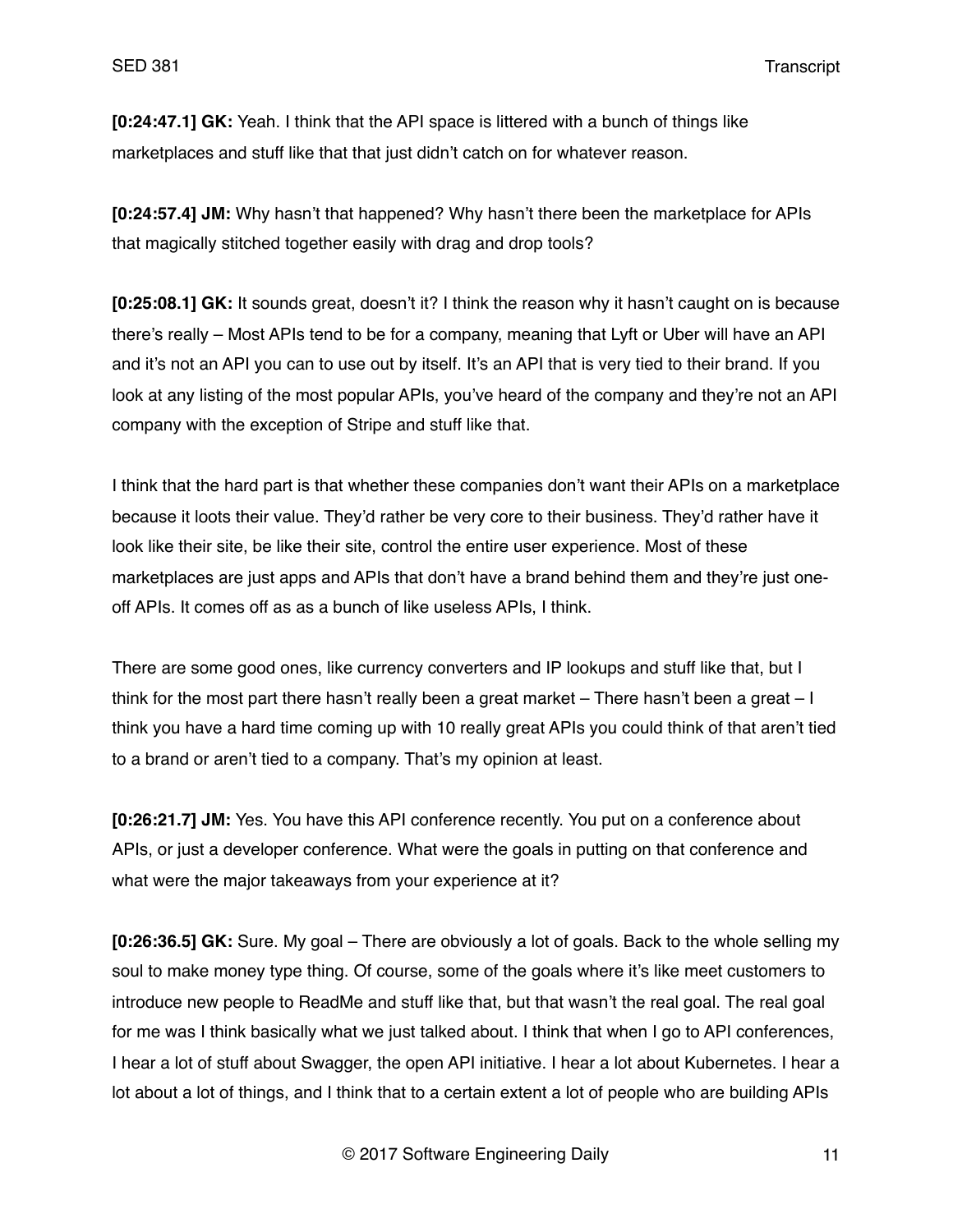lose sight of one thing, which is that the only point if you're building API is to get to people to use it. Maybe it's an internal micro-service. You still want people to use it.

I think that I wanted to hear more talks that were more focused on the end user as supposed to the development experience, not that I don't think that there's a gigantic place for development practices or for using different technologies or talking about what technologies to use. At API conferences, there is a lot of talk about things like a hypermedia APIs and stuff like that which are interesting concepts if you sat down and talked about them. Not to waste too much time talking about it, but hypermedia APIs are basically self-describing APIs that when you get a request, you know what to do next and it knows all about a lot of – It tells you information and self-documents.

The concept actually sounds cool, but in practice, they're impossible to figure out and to use and everything. The point of the conference was, basically, I wanted the message to be APIs are going to be so stupidly powerful, but only if we make them simple for the average person to use. When I say the average person, I mean not people  $-1$  can figure out any API given enough time, because I have CS degree. I've been programming for a longtime. I'll figure it out.

Not everyone has that ability. I think there's a lot of things that we take for granted with APIs that regular people, people who aren't programmers but still want to make something, we lose them at that point. Anything from just like headers and query strings and the difference between them and the difference between a put and a post and URL and coding things properly, and JDBT tokens. There's a gigantic list of things that aren't actually complicated to me, because I've been hearing about them for years, for example, but someone new to an API is never ever going to be able to figure it out.

That's kind of the message of the conference. There's a lot of really cool stuff out there, like GraphicQL I think is making a little bit easier to understand how to use APIs, stuff like that, but that was the message, was I wanted people to think about that.

We have three sections, so most API conferences talk a lot about the middle of our three sections. The first for us was designing your API, the middle is building, and the later was marketing. I was really happy with the beginning and the end. I was happy with all of the talks,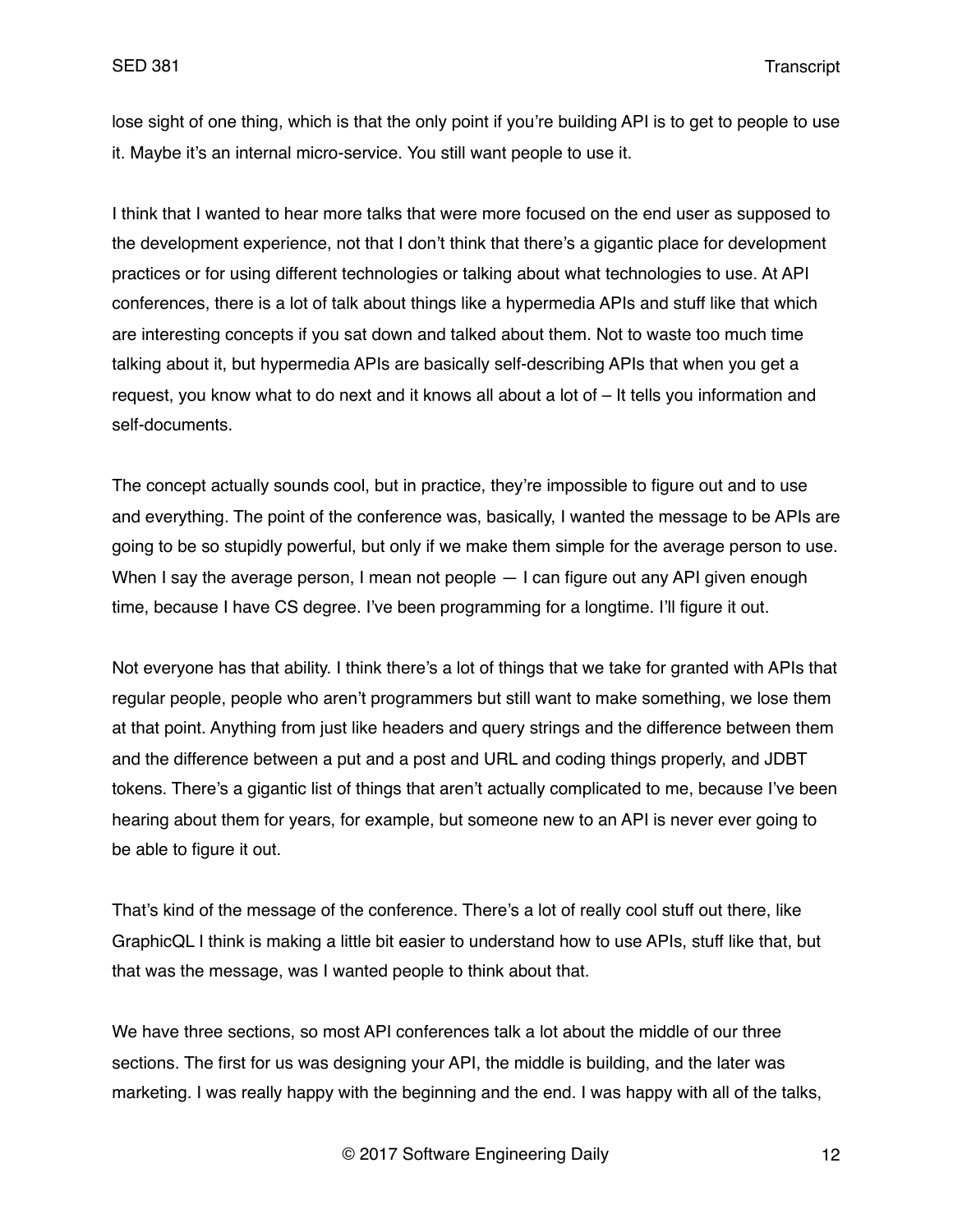but I was happy at the beginning and the end talks because all the feedback we got was, "Wow! We've never seen a talk like that in an API conference." They weren't very technical at all in the sense that we didn't talk about programming, but they are very in-depth and technical about how to market your API or how to sell your API or how to price your API. Things like that that don't always come up at API conferences.

**[0:29:47.7] JM:** There are so many conferences these days. Do you guys think that we're at peak conference?

**[0:29:55.6] GK:** Oh, God! Yeah. There's way too many conferences, and we probably should not have had a conference.

**[0:30:00.3] JJ:** Although, there are useful conferences. I actually don't go to that many conferences. I started the Kubernetes Conference and I go to all of those. There's only two a year, but I might go to two or three other ones per year in addition to that.

**[0:30:15.8] JM:** There's going to be many more than two Kubernetes conferences before long.

**[0:30:19.6] JJ:** I think you're right.

**[0:30:21.5] JM:** Yeah. Sorry, go ahead. I interrupted you.

**[0:30:24.8] JJ:** No. That's pretty much all. I don't go to so many conferences that I have this sort of super well-framed point of view, but I think there are too many conferences mostly because  $-$  As an example, I'll see  $-$  I'm not going to name names at all. I should probably be even more abstract about this. People that are like I know are doing really serious and heavy investment initiatives around specific projects, and I just see them at conferences and they're at every single conference. I'm like at some point, "What is the value beyond the networking and maybe the recruiting aspect? If that's the case, you shouldn't have all of your core technologists at those conferences. They should actually be working with customers or building the product or engaging with their internal teams to actually get the new thing adopted rather than spending their time at conferences. From that standpoint, I think we might be approaching peak conference, or like there maybe too many conferences.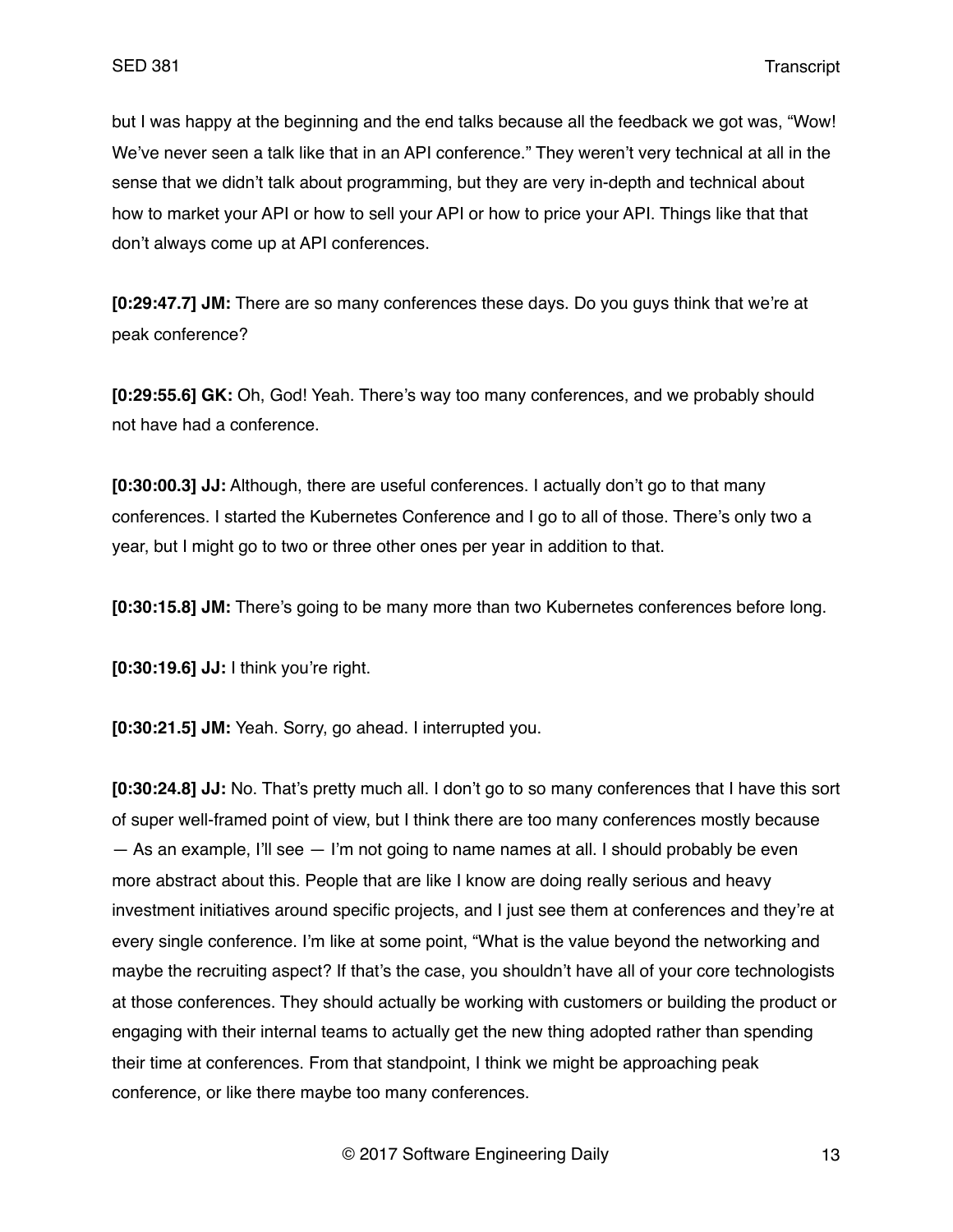**[0:31:27.7] JM:** Yeah. Conferences are great for networking and recruiting and lead gen, but you have to have a strong basis that you're compounding off of at those outreach efforts, because that's what it is, it's outreach. You have to have something that's underpinning the outreach. Greg, did you say that you had some conference fatigue or conference regret, like maybe you shouldn't? Was the ROI not there in retrospect?

**[0:32:00.9] GK:** No. That was definitely more of a not wanting to be a cliché and not getting the ROI back. I think one thing I want to make sure if we had one strong perspective we are pushing. I didn't want to just do it for mistake of having a conference, and I also want to make sure we had three or four things that felt unique and memorable. We followed the sale format that every conference does and we didn't do anything like completely random or like, "Okay, once we get there, put headphones on and listen to the speakers alone in silence." We didn't do anything weird like that. It was still just a conference, but I wanted to try to do my best to make sure that there was something special about it that was at least slightly memorable, because I don't think there's actually  $-1$  do agree that there's too many conferences, but there's too many everything. There's too many startups. There's too many podcasts. There's too many everything. That's not a bad thing. I wasn't going to say — That doesn't mean don't do a podcast or don't do something else. It just means if you're going to do it, you have to make sure you put time and effort into doing it right and make it so that it stands out and it's memorable.

There's so many podcasts, of course, but that doesn't mean don't do it. It just means you need to be better at it. You need to be whatever that means for the podcast. Maybe it means be more rigorous. Maybe it means be shorter or be longer or ask more interesting questions or have a higher production quality, stuff like that.

### [SPONSOR MESSAGE]

**[0:33:26.8] JM:** Your application sits on layers of dynamic infrastructure and supporting services. Datadog brings you visibility into every part of your infrastructure, plus, APM for monitoring your application's performance. Dashboarding, collaboration tools, and alerts let you develop your own workflow for observability and incident response. Datadog integrates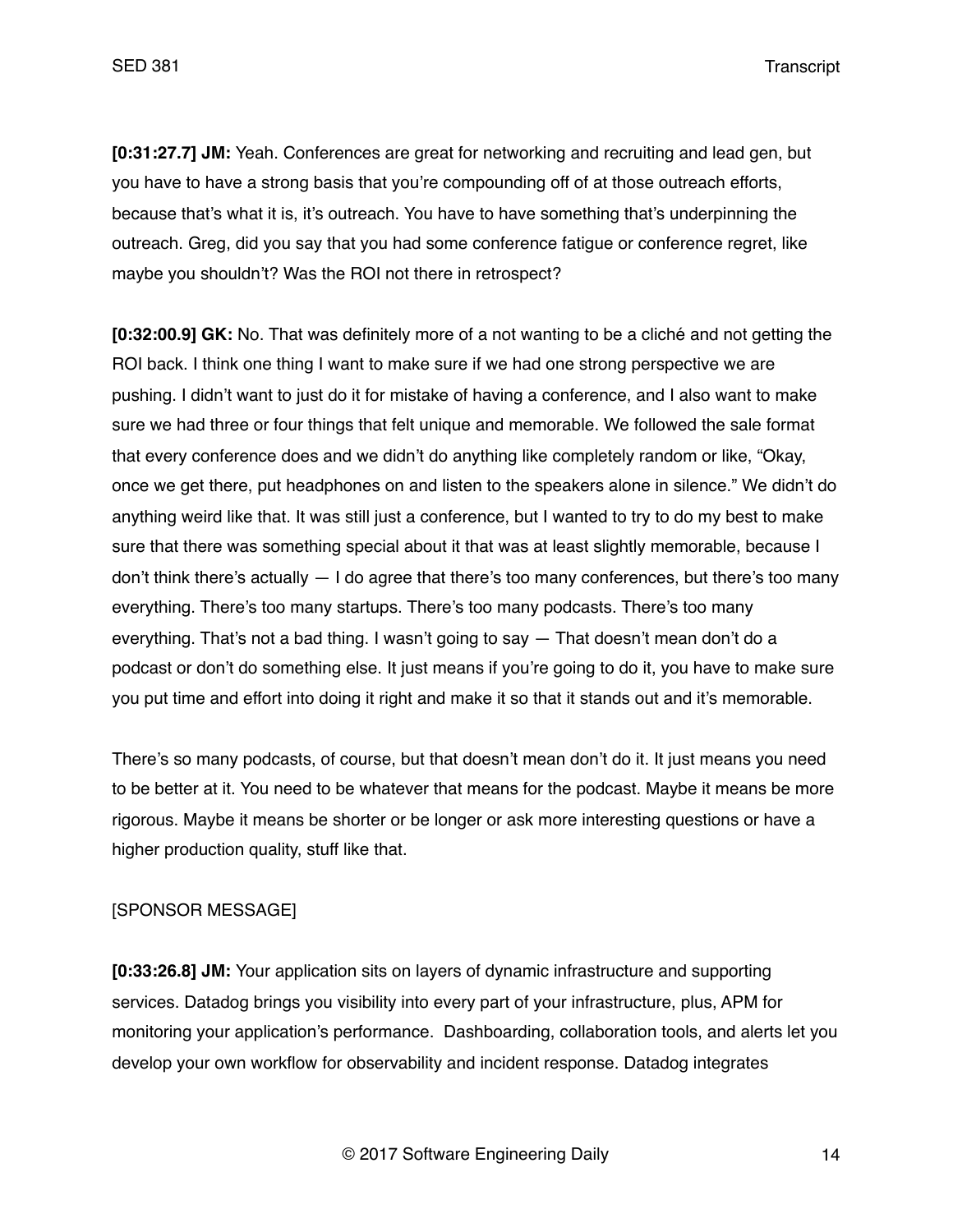seamlessly with all of your apps and systems; from Slack, to Amazon web services, so you can get visibility in minutes.

Go to softwareengineeringdaily.com/datadog to get started with Datadog and get a free t-shirt. With observability, distributed tracing, and customizable visualizations, Datadog is loved and trusted by thousands of enterprises including Salesforce, PagerDuty, and Zendesk. If you haven't tried Datadog at your company or on your side project, go to softwareengineeringdaily.com/datadog to support Software Engineering Daily and get a free tshirt.

Our deepest thanks to Datadog for being a new sponsor of Software Engineering Daily, it is only with the help of sponsors like you that this show is successful. Thanks again.

# [INTERVIEW CONTINUED]

**[0:34:53.5] JM:** Speaking of things for which there are too many, I want to ask both of you about the state of cloud providers, because I feel like both of you have unique perspectives on cloud providers, and this is just a subject I like to cover and like to ask people their ongoing thoughts. We already talked about Lambda and Kubernetes which are two things that are impacting the growth of cloud providers and the perspective of cloud providers.

We have Azure, AWS, Google, and then we've got like IBM, DigitalOcean. There are some cloud providers. I want to talk about the major players, but first is there room for the other cloud providers, like the IBM and the DigitalOcean or perhaps others, or is this going to be a winner's take all environment?

**[0:35:51.1] GK:** I don't really have a strong opinion other than I think that the actual cloud providing tends to be a race to the bottom, and I think that because this is what I like is taking the raw tech and kind of building on top of it. I don't really see any incentive. Yes, there's Microsoft, Amazon and Google all have products in this space. I don't see a huge incentive for a new company to come along and try to steal away some of these pennies for — Whatever, businesses.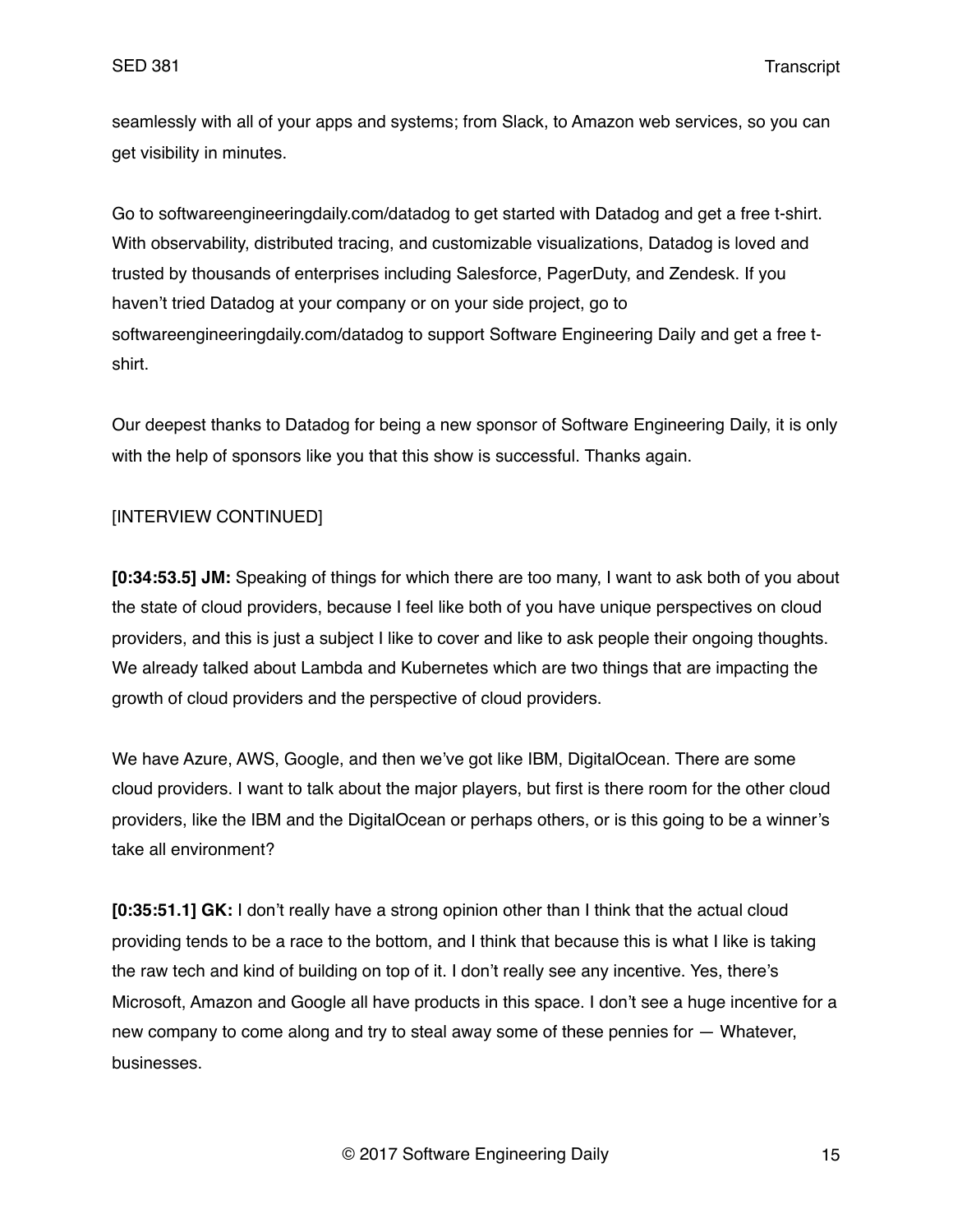I do see a lot of people though coming along and building businesses on top of these, like for example Lambda. Lambda is probably a really cool technology, and I say probably because it's also really hard to get started, really hard to use, really hard to manage. Amazon does all the powerful stuff, but I think there really needs for Lambda to ever really take off and be used by people who aren't just technologists. I think that Lambda needs a Heroku on top of it. I think that is where we're going to see  $-1$  don't know if it's going to be that companies that make a ton of money, because you could argue whether or not Heroku is successful. They're very successful in a sense that we all know about them, we all use them. They seem to be pretty successful, but they're also not Amazon. I do think that we're going to see a lot more of those, companies that build on top of Azure, AWS, all the Google stuff. I don't know if financially they're going to be best off, but that's where I tend to see a little more — I'm a little more interested.

**[0:37:15.3] JM:** Joseph, any perspectives on this?

**[0:37:17.1] JJ:** Yeah. I would tend to agree with what Greg said around the race to the bottom. There's just this mad rush to offer every possible menu compute instance type and size permutation of CPU, memory, disk, RAM offering, and I think there's so much competition that people are just going to be forced to offer the lowest possible price point and it will just get commoditized down close to zero, but there's also lots of interesting "platform services" that are getting shift kind of trying to change the way people deploy software and integrate it with other middleware offerings. I think that this is where there's going to be lots of interesting developments and innovations in the cloud provider area.

I'm not sure, back to your question, Jeff, around the little guys. Is there a space for the Packets and the DigitalOceans of the world? I think there is in the sort of midterm or median between now and cloud provider sort of compute locality ubiquity and maybe in the future hundreds of datacenters servicing the latency needs of people running in Ireland serving a few million telco customers where they're still running in CoLOS and they're still having to run their own datacenters for speed and performance reasons and latency reasons.

Yeah, I'd say that I tend to think that there's going to be a concentration of three or four dominant cloud providers and all of the other smaller ones will just get sort of consolidated and aggregated in through sort of acquisition or through just getting absorbed and to just running on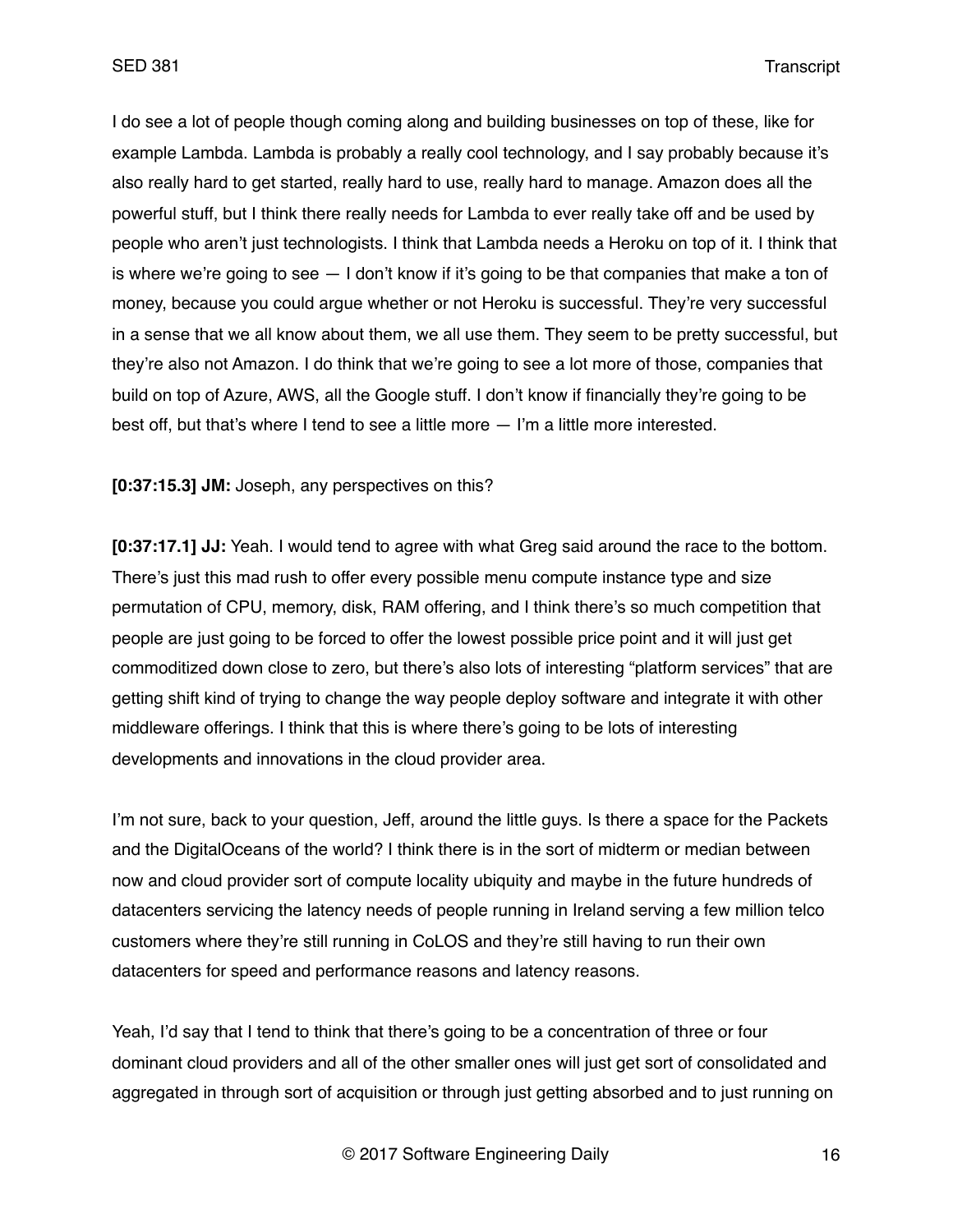all those core major three or four platforms. Like Greg was mentioning, just the sort of higher level compute offerings that people are just going to build on top of cloud providers.

The Lambda stuff is very interesting for sure as well. Yeah, I think people want to really only pay for the compute cycles their applications consume and I think that the sort of function execution sort of model lends itself best to that, but I think we're very far away from solving for the usability and deployment sort of ease of use that people are used to now with things like Docker and Kubernetes and these other frameworks that run container-based apps.

Yeah, I think that all of these is still really early on. One of the things that I remind people off when they go, "Oh, it's all going to the cloud and datacenters are completely going away," is the IT industry overall is like maybe \$4 trillion, and this is I think documented by Gartner and other analysts. If you add up all of the sort of numbers from public cloud and also including SAS vendors, like every single — Like Salesforce, Workday, it's only about 400 billion including all of those providers.

We've only scratched the surface of about 10% of like basically all the core infrastructure IT functionality enterprises in the sort of as a service model, which basically means — We're about 15 years into that transition, which means we have at least another 15 or 20 years before there's a material transition overall. I think that we're still super early days, which is pretty cool. It's exciting. I don't think anyone really knows what's going to happen.

**[0:40:56.7] JM:** Obviously, the Lambda stuff, the functions as a service, what that does is it raises the efficiency with which these large cloud providers can allocate their compute so they can more effectively utilize their servers because they're pairing their small amounts of compute with small requests for compute and so that lets them lower the prices on those. As they get better economies of scale there, then that further squeezes the smaller players who have less volume demanded of their services, like IBM or DigitalOcean, although IBM has a function as a service too. Maybe they get the same utilization, or maybe they get something close to the same utilization, or maybe the margins are good enough so that they don't need as good utilization as an AWS. They just need something that's similar.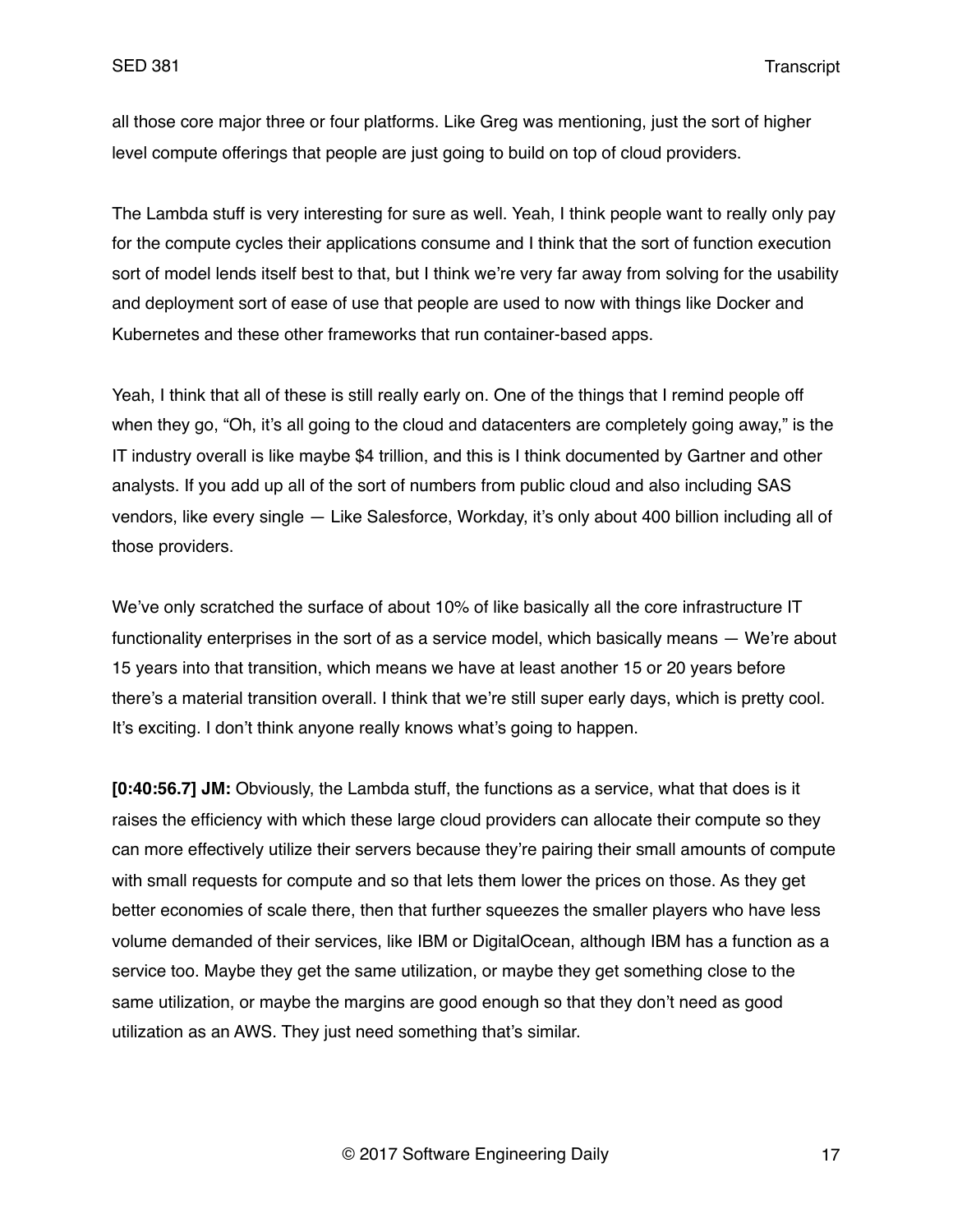Like you said, there's the deployment and interfacing that there's a lot of room for improvement. The UX stuff. If you built a nice UX or a nice platform as a service for something specific, maybe it's like self-driving car infrastructure or something like that, maybe you can make a DigitalOcean or an IBM work in the future, then there's also services. Rackspace went to services and that worked for Rackspace. I think Rackspace, the biggest part of their business ironically today is servicing AWS clients, which is interesting.

### **[0:42:43.8] GK:** Wow!

**[0:42:45.4] JM:** Yeah, I heard about that. I'm not sure if it's true. Do you guys have a sense for whether the major cloud providers, like Azure, AWS, and Google, are they starting to differentiate or do you feel like they're pretty much mirroring what each other does?

**[0:43:02.0] GK:** I think mirroring. There's definitely differences where if you're writing a .NET application, you're probably going to want to use Azure. Off the top of my head, I can't think of anything great, but there's definitely reasons to use Google over other ones. I like AWS because when our site goes down everyone else is down, so no one notices or cares.

Yeah, I think that just kind of every time anyone comes up with anything good, the rest of them do. I have not seen a huge amount of — There definitely is differentiation. I do think it seems to me that — Maybe I'm wrong about this, because I don't really use it. It feels like Google is trying to go a little more high level where Amazon is trying to go a little lower level. When I say high level I don't necessarily mean like Heroku high level, but it does feel like Google is trying to go a little slightly more that route. Yeah, I don't know. I don't know why they differentiate. Probably simply because — They do, and then the other three or two copy them or right back to not being differentiated.

**[0:44:03.3] JJ:** Yeah, I wouldn't disagree with much of that. I think, historically, Amazon just had the sort of time to market advantage and they've been there the longest and they have the most kind of aggregate sort of service portfolio offering and hundreds and hundreds of services. I learn about new services almost like every month or so that have been around for a year plus. We have so many services. We've got this huge disaggregated buffet of stuff. Then Google is like the newest one and has been really focused on their sort of open source strategy and kind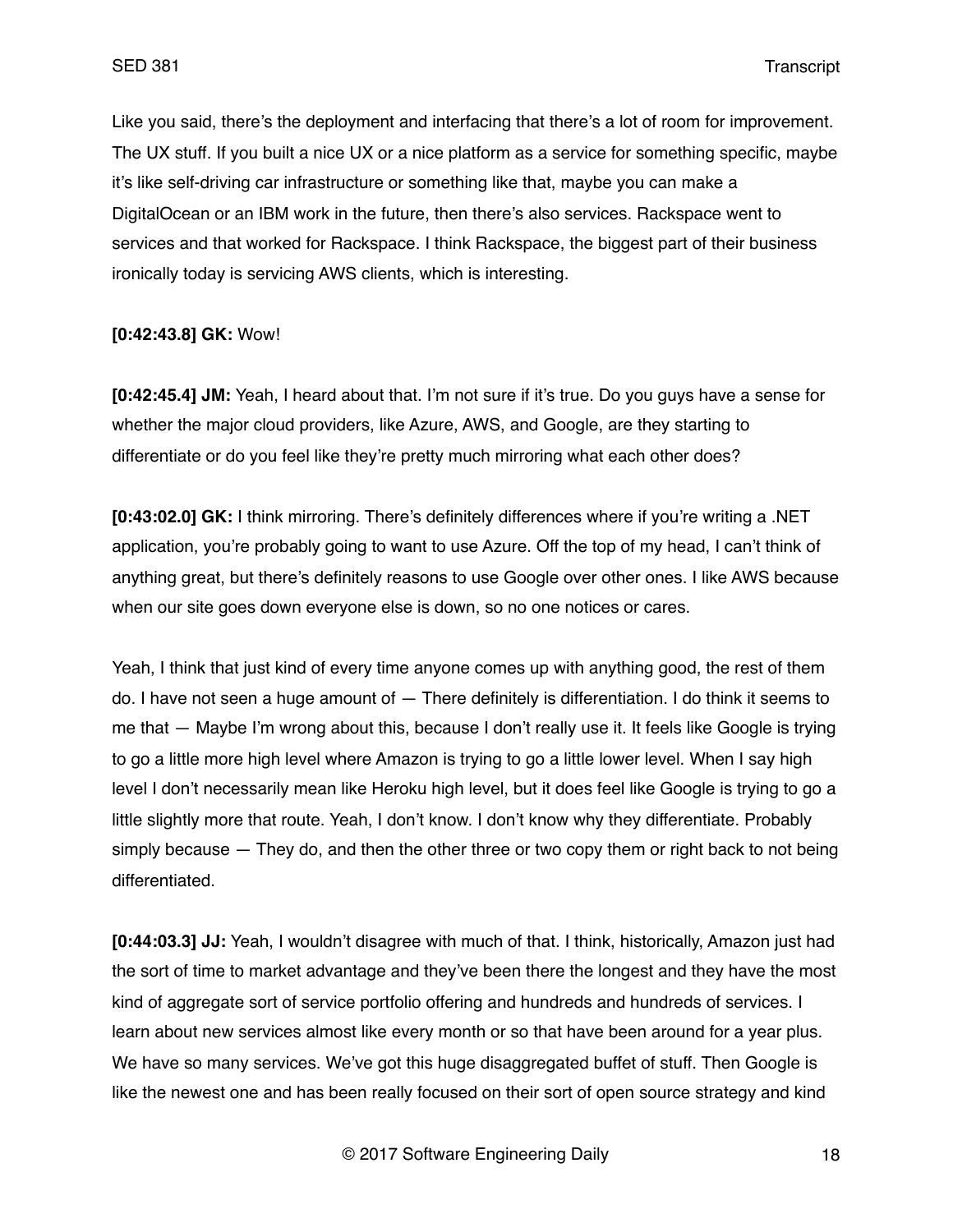of releasing these projects that sort of reflect the interface and the API that you'd be consuming directly from them, and the configuration format and the sort of core runtime as well so you can take those projects and run them anywhere. I think that's a very unique kind of thing to Google, is sort of this kind of open cloud, open source based service offering.

Azure is sort of historically been very enterprise. Windows server and kind of office portfolio focused, and they've got like a huge advantage over both, I think both Google and Amazon in terms of their customer relationships and all of the historical customer engagements and revenue that they've done just through being Microsoft. I think there are differences, but I'd agree with Greg that there's lots of commonalities in terms of how things end up normalizing as far as like compute, choice and the sort of platform services that end up getting released.

Yeah, that's generally how I sort of look at that. I think Google is kind of in the most kind of situation because they have this sort of very long term investment around wanting to get open source projects to a certain level of ubiquity that they either created or are heavily endorsing and then making the sort of industry sort of believe and buy-in to the fact that they have the best sort of managed services or hosted versions of those open source projects which I think is just a radically different go-to-market and sort of product strategy as compared to Amazon or Microsoft. To Greg's point, lots of these other cloud providers are now starting to kind of sort of do the same thing. We'll see how it all plays out.

**[0:46:18.7] JM:** Okay. I want to begin a wrap up by talking a little bit more about running a company, because I'm kind of starting to — I've been working on Adforprize and just learning some stuff around running a software company that's been interesting to me, and I'd love to hear your lessons. What are the biggest myths around starting a company? Like stuff that you read in books and blog posts and you hear in podcasts that maybe has not born out to be as true in your respective experiences as it's advertised in the company lore.

**[0:47:02.9] JJ:** My quick one is a lot of people say product market fit sort of problems cause startups to fail the most in terms of never being able to reach that sort of perfect equilibrium of what you're selling is exactly meeting some sort of sufficient demand profile such that you can build a business. I think that's like a total sort of misnomer. The much more common reason that startups end up failing, the biggest thing to kind of harp in on if you want to really mitigate a lot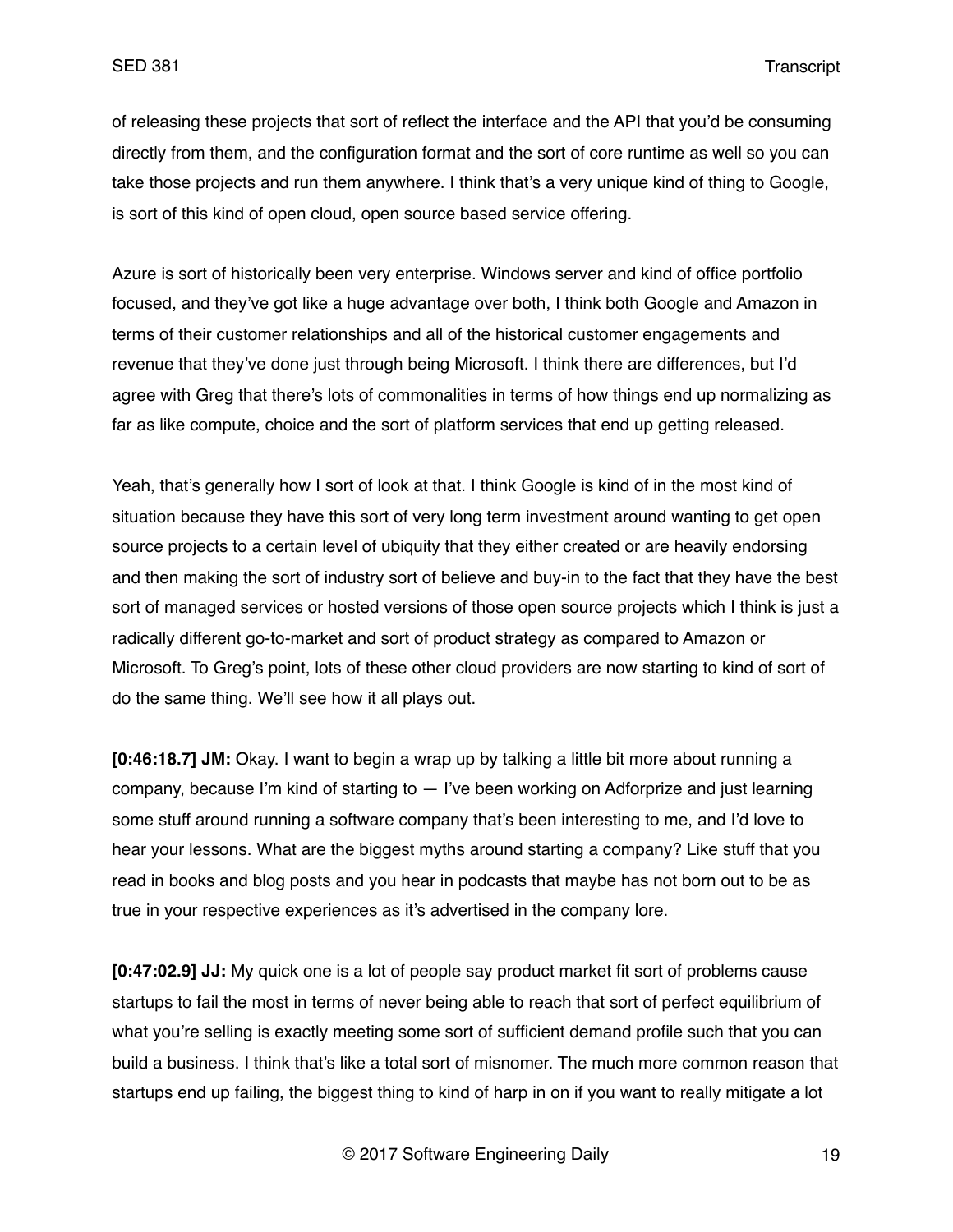of the risk is founder-market fit or founder fit in general and if you don't really kind of scrutinize that one the most, I think you'll either proceed forward and kind of sort of be in denial about a lot of the potential issues and conflict that might come up down the line or the company will be really limited in terms of potential because the founders aren't really on the same page about pretty much everything critical in terms of the business and the motivations and the reasons why people are doing the thing and everything like that. I think that's actually, in reality, the vastly more common reasons startups fail is the sort of founder- market fit or founder-founder kind of conflicts. I have some experience in that area, but I think that's something to kind of pay attention to. If you're doing a company or if you're evaluating like, "Do I have the right team on the sort of founding team side?" It's super, super critical to solve that and make sure that everyone is sort of super aligned the vision and the opportunity and the sort of excitement and the conviction, passion people have beyond anything else.

**[0:48:47.2] GK:** I 100% agree with that. I think that founder-market fit is like I phrase I use all the time because I think that — For example, neither our companies — Not to put your company own, JJ, but neither of our companies are ever — It's not as good of an idea is, for example, Airbnb. When I say it's good of an idea, I mean that, obviously — Or Uber, for example. There's no way I could have ever made a company like Uber successful ever. I think it's so important to find the company that fits your ability and your passion because ability is important because it's kind of like being in a basketball game. You can't stop, think about it every time. You need to just kind of like rely on your gut, rely on your reflexes, stuff like that.

For passion, it's not fun starting a company. I love it. It's the best thing I ever did, but day-to-day, you just take a beating. If you're not passionate about it. If you don't really believe what you're working on, it's not going to end well.

I think, yeah, I 100% agree that product — More important than anything else, is not the size of your market, not the size of anything like that, it's just how closely aligned are you to the thing you're building.

**[0:50:01.8] JM:** All right, guys. It's been great talking to you, and I want to thank you both for coming on Software Engineering Daily.